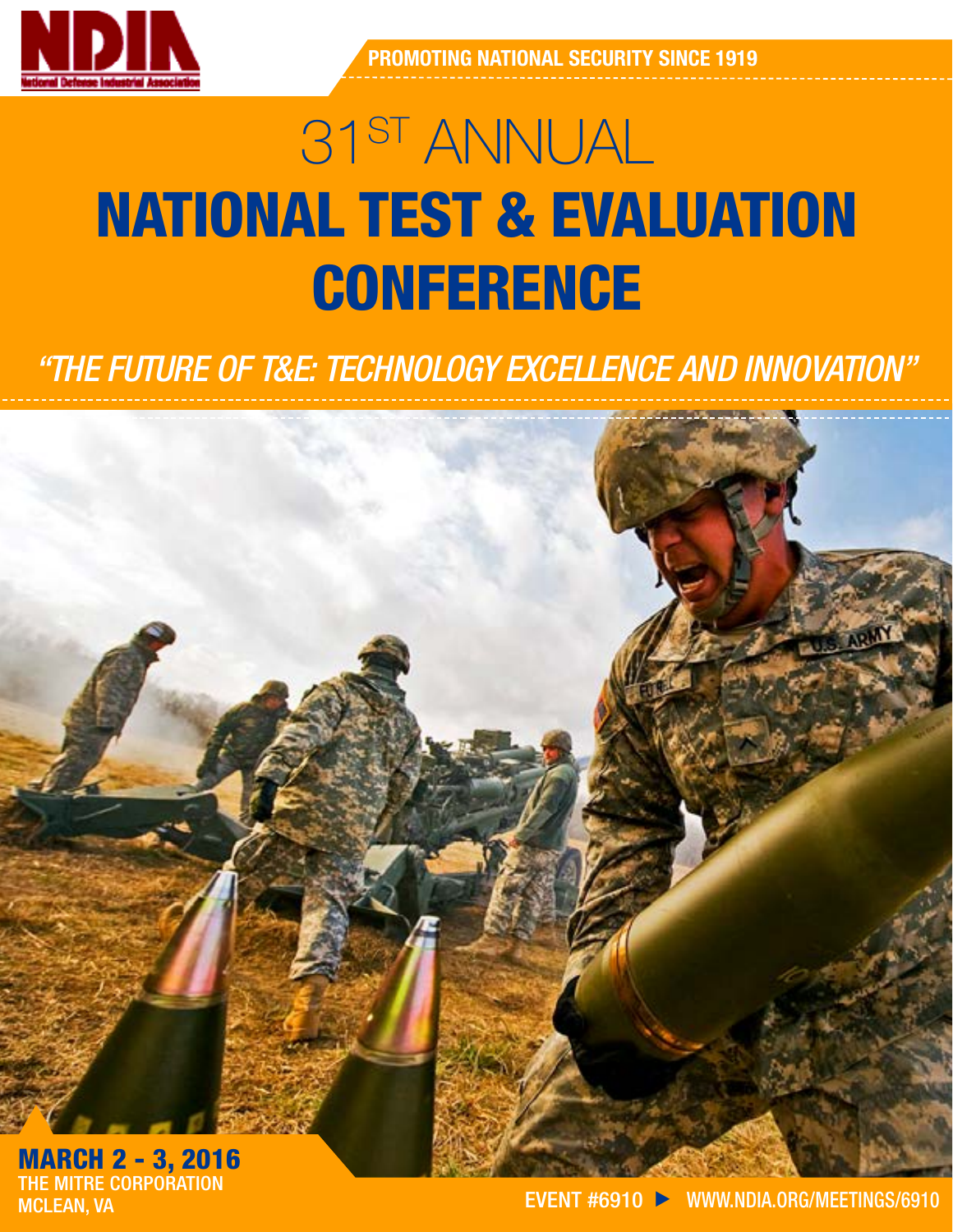

#### **LOCATION**

**The MITRE Corporation** 7515 Colshire Drive McLean, VA 22102  $\overline{(703)}$  986-6000

#### ATTIRE

Appropriate dress for the Conference is business for civilians and Class A uniform or uniform of

#### ID BADGE

During Conference registration and check-in, each Attendee will be issued an identification badge. Please be prepared to present a valid picture ID. Badges must be worn at all Conference functions.

#### SPEAKER DONATION

In lieu of Speaker gifts, a donation will be made to the Fisher House Foundation. For additional information, please visit: http://www.fisherhouse.org

#### WEDNESDAY, MARCH 2, 2016

| 7:00 AM - 6:30 PM   | <b>Registration</b><br><b>South Lobby</b>                                                                                                                                                                                                                                                                                                                                              |
|---------------------|----------------------------------------------------------------------------------------------------------------------------------------------------------------------------------------------------------------------------------------------------------------------------------------------------------------------------------------------------------------------------------------|
| 7:00 AM - 8:00 AM   | <b>Continental Breakfast</b><br><b>Atrium</b>                                                                                                                                                                                                                                                                                                                                          |
| 8:00 AM - 8:15 AM   | <b>Introduction &amp; Opening Remarks</b><br><b>Hayes Auditorium</b><br>• Joe Manas, Chief Systems Test Architect, Raytheon<br>Company; Chairman, NDIA Test & Evaluation Division                                                                                                                                                                                                      |
| 8:15 AM - 9:15 AM   | <b>Keynote Address</b><br><b>Hayes Auditorium</b><br>> Dr. C. David Brown, Deputy Assistant Secretary of Defense,<br>Developmental Test & Evaluation; Director, Test Resource<br>Management Center                                                                                                                                                                                     |
| 9:15 AM - 10:30 AM  | <b>Networking Break</b><br><b>Atrium</b>                                                                                                                                                                                                                                                                                                                                               |
| 10:30 AM - 12:00 PM | <b>Featured Panel: DT&amp;E Panel</b><br><b>Hayes Auditorium</b><br>David Jimenez, Executive Technical Director, U.S. Army<br>Test and Evaluation Command<br>Devin Cate, Director of Test and Evaluation, U.S. Air Force<br>Rick Quade, Deputy for Test and Evaluation, U.S. Navy<br>COL Benjamin Stinson, USMC, Commanding Officer,<br>Marine Corps Tactical Systems Support Activity |
| 12:00 PM - 1:30 PM  | <b>Walter W. Hollis Award Luncheon: Presentation for</b><br><b>Outstanding Lifetime Achievement in Defense</b><br><b>Test &amp; Evaluation</b><br><b>Hayes Auditorium</b>                                                                                                                                                                                                              |
| 1:30 PM - 3:00 PM   | <b>Featured Panel: CDT Panel</b><br><b>Hayes Auditorium</b><br>Deirdre Sumpter, Technical Director, AEC (invited)<br>Ed Rahme, USN, PEO Subs, PMS 450, VIRGINIA<br>Class Program<br>Tony Schmidt, Assistant PEO for T&E, Unmanned<br>Aviation Systems, Naval Air Systems Command                                                                                                       |
| 3:00 PM - 3:20 PM   | <b>Networking Break</b><br><b>Atrium</b>                                                                                                                                                                                                                                                                                                                                               |
| 3:20 PM - 5:00 PM   | <b>BREAKOUTS: SESSIONS A-C</b><br>Rooms 3H390, 1H300, 1H301<br>• For full Breakout Session schedule, see page 4                                                                                                                                                                                                                                                                        |
| 5:00 PM - 6:30 PM   | <b>Networking Reception (HOSTED BEER &amp; WINE)</b><br><b>Atrium</b>                                                                                                                                                                                                                                                                                                                  |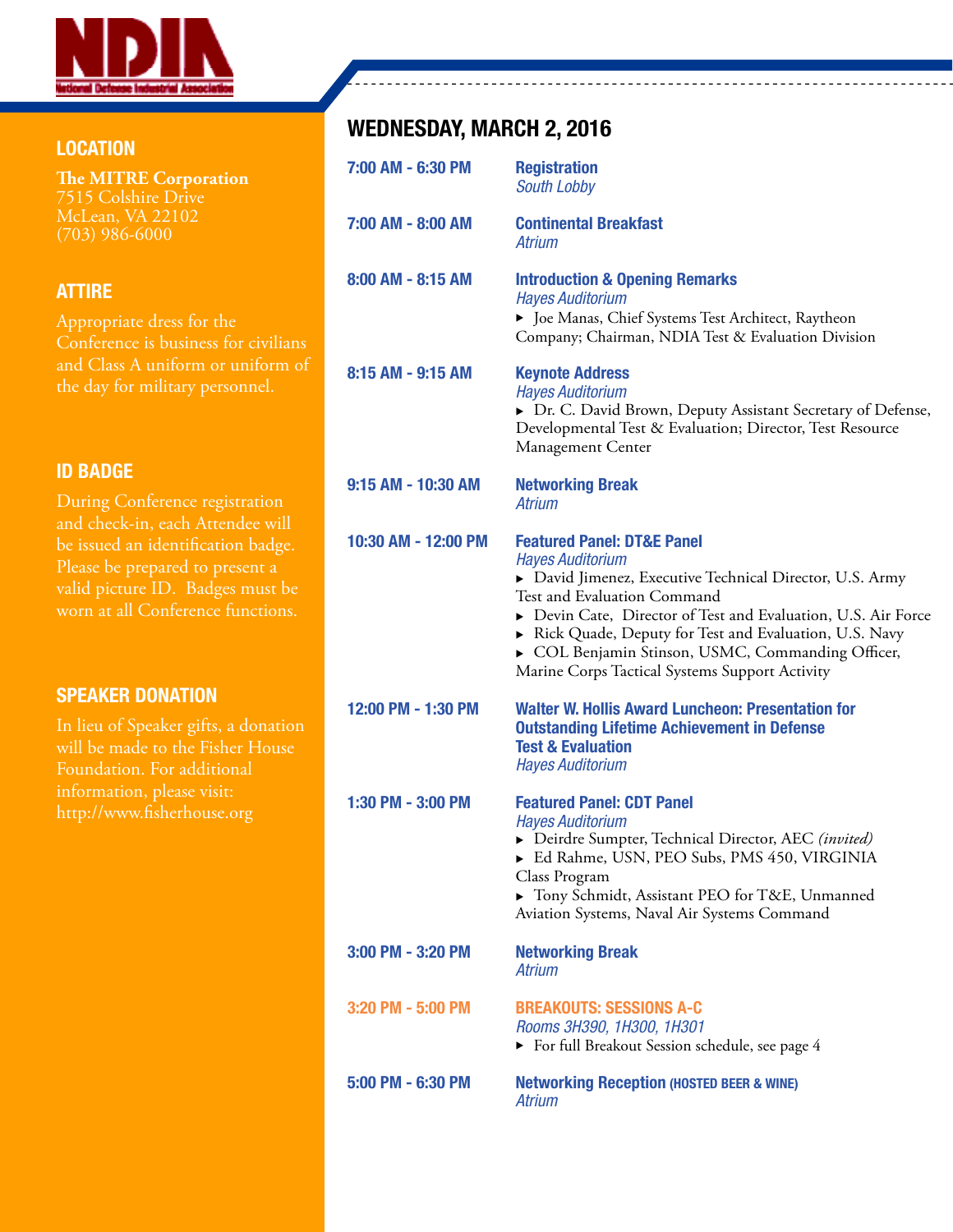#### THURSDAY, MARCH 3, 2016

| 7:00 AM - 4:00 PM               | <b>Registration</b><br><b>South Lobby</b>                                                                                                                                                                                                                                                                                                                                                                         |  |
|---------------------------------|-------------------------------------------------------------------------------------------------------------------------------------------------------------------------------------------------------------------------------------------------------------------------------------------------------------------------------------------------------------------------------------------------------------------|--|
| 7:00 AM - 8:00 AM               | <b>Continental Breakfast</b><br>Atrium                                                                                                                                                                                                                                                                                                                                                                            |  |
| 8:00 AM - 8:15 AM               | <b>Introduction &amp; Opening Remarks</b><br><b>Hayes Auditorium</b><br>▶ Joe Manas, Chief Systems Test Architect, Raytheon Company; Chairman, NDIA Test & Evaluation<br>Division                                                                                                                                                                                                                                 |  |
| 8:15 AM - 9:15 AM               | <b>Keynote Address</b><br><b>Hayes Auditorium</b><br>> Dr. Michael Gilmore, Director of Operational Test and Evaluation, Office of the Secretary of<br>Defense                                                                                                                                                                                                                                                    |  |
| 9:15 AM - 10:00 AM              | Featured Presenter: "Oversight Has Resulted in Few Significant Disputes and Limited Program Cost<br>and Schedule Increases"<br><b>Hayes Auditorium</b><br>• Michael Sullivan, Director of Acquisition and Sourcing, U.S. Government Accountability Office                                                                                                                                                         |  |
| 10:00 AM - 10:30 AM             | <b>Networking Break</b><br><b>Atrium</b>                                                                                                                                                                                                                                                                                                                                                                          |  |
| 10:30 AM - 12:00 PM<br>Activity | <b>Featured Panel: OT&amp;E Panel</b><br><b>Hayes Auditorium</b><br>▶ MG Dan Karbler, USA, Commanding General, U.S. Army Test and Evaluation Command<br>Bill Redmond, Executive Director, Air Force Operational Test and Evaluation Center<br>Scott Craig, Deputy Director, Commander Operational Test & Evaluation Force<br>Thomas McGowan, Deputy Director MCOTEA, Marine Corps Operational Test and Evaluation |  |
| 12:00 PM - 1:20 PM              | <b>Tester of the Year Awards Luncheon</b>                                                                                                                                                                                                                                                                                                                                                                         |  |
|                                 | <b>Hayes Auditorium</b>                                                                                                                                                                                                                                                                                                                                                                                           |  |
| 1:20 PM - 3:00 PM               | <b>BREAKOUTS: SESSIONS D-F</b><br>Rooms 3H390, 1H300, 1H301<br>For full Breakout Session schedule, see page 5                                                                                                                                                                                                                                                                                                     |  |
| 3:00 PM - 3:20 PM               | <b>Networking Break</b><br><b>Atrium</b>                                                                                                                                                                                                                                                                                                                                                                          |  |
| 3:20 PM - 5:35 PM               | <b>BREAKOUTS: SESSIONS D-F</b><br>Rooms 3H390, 1H300, 1H301<br>For full Breakout Session schedule, see page 5                                                                                                                                                                                                                                                                                                     |  |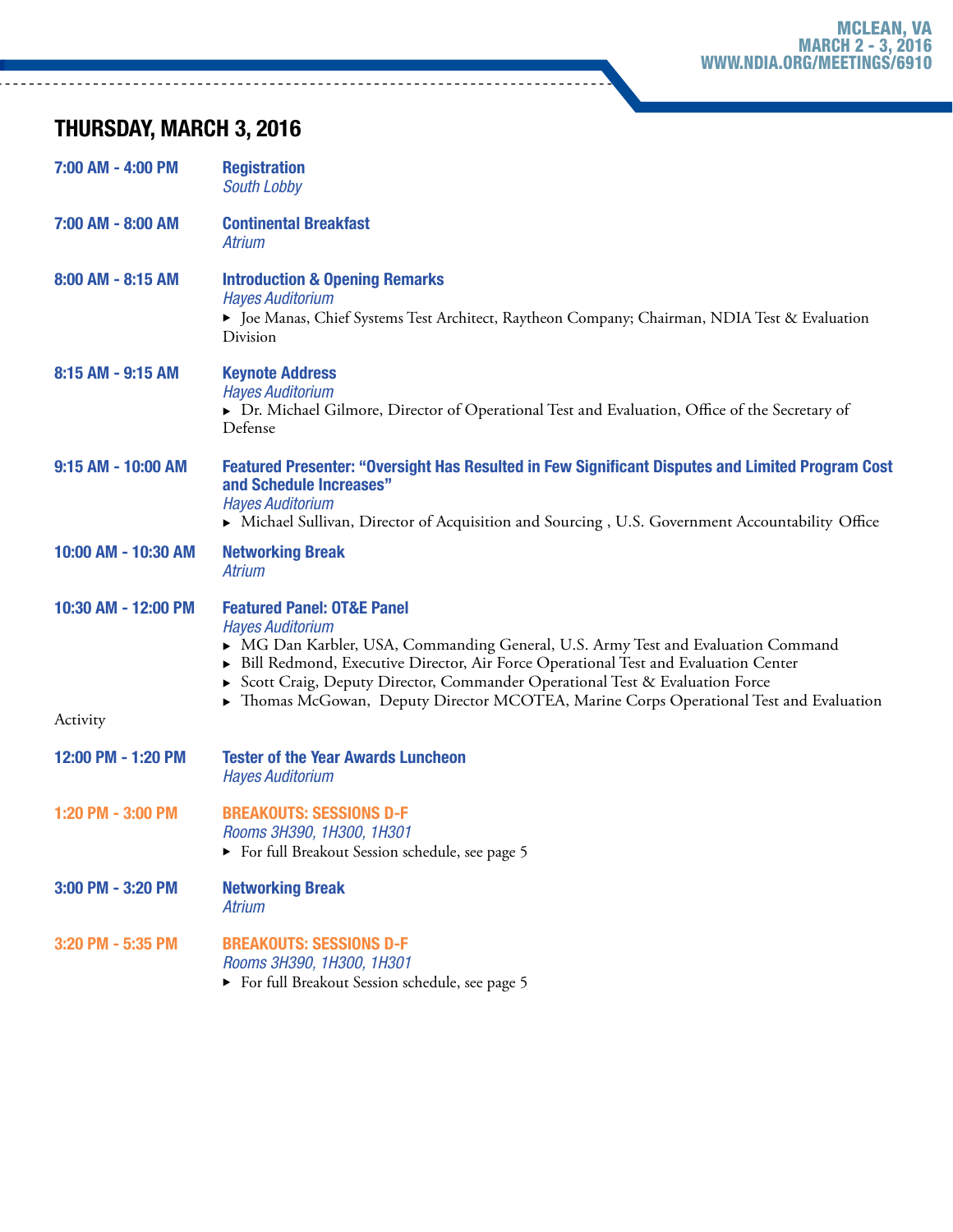

## WEDNESDAY, MARCH 2, 2016 BREAKOUT SESSION SCHEDULE

| <b>SESSIONS D-F</b>                               |                                                                                                                                                                              |                                                                                                                                                                                                     |                                                                                                                                                                                                                                 |  |  |  |
|---------------------------------------------------|------------------------------------------------------------------------------------------------------------------------------------------------------------------------------|-----------------------------------------------------------------------------------------------------------------------------------------------------------------------------------------------------|---------------------------------------------------------------------------------------------------------------------------------------------------------------------------------------------------------------------------------|--|--|--|
| <b>LOCATION</b><br><b>SESSION</b><br><b>TITLE</b> | <b>ROOM HAYES (1ST FLOOR)</b><br><b>SESSION D: Automated Testing</b>                                                                                                         | <b>ROOM 1H301 (1ST FLOOR)</b><br><b>SESSION E: Cyber T&amp;E</b>                                                                                                                                    | <b>ROOM 1H300 (1ST FLOOR)</b><br><b>SESSION F: STAT</b>                                                                                                                                                                         |  |  |  |
| <b>SESSION</b><br><b>CHAIRS</b>                   | Martin Leek, Raytheon Company                                                                                                                                                | Joe Manas, Raytheon Company                                                                                                                                                                         | Dr. Neal Mackertich, Raytheon<br>Company                                                                                                                                                                                        |  |  |  |
| 3:20 PM -<br>3:50 PM                              | <b>STEADY GRIP AND AGILE FOOTING</b><br>- A BALANCED FOUNDATION FOR<br><b>AUTOMATED SYSTEM TESTING</b><br>▶ Peter Fontana, Raytheon<br><b>Integrated Defense Systems</b>     | <b>CYBERSECURITY TEST AND</b><br><b>EVALUATION AND THE NATIONAL</b><br><b>CYBER RANGE</b><br>Peter Christensen, Test Resource<br>Management Center                                                  | <b>STATISTICAL TEST OPTIMIZATION</b><br><b>HIGH MATURITY PRACTICES</b><br>> Dr. Neal Mackertich,<br>Raytheon Company                                                                                                            |  |  |  |
| 3:55 PM -<br><b>4:25 PM</b>                       | <b>SHIFT TEST LEFT - RESULTS FROM</b><br><b>SI&amp;T INVOLVEMENT IN EARLY</b><br><b>ENGINEERING</b><br>Peter Fontana, Raytheon<br><b>Integrated Defense Systems</b>          | <b>APPLYING CYBERSECURITY</b><br><b>OPERATIONAL TEST LESSONS</b><br><b>TO ACHIEVE GREATER</b><br><b>CYBERSECURITY OF FUTURE</b><br><b>DEFENSE CAPABILITIES</b><br>Ryan Mayer,<br><b>COMOPTEVFOR</b> | <b>THE DEVELOPMENTAL</b><br><b>EVALUATION FRAMEWORK AND</b><br><b>DESIGN OF EXPERIMENTS -</b><br><b>HELPING DECISION MAKERS</b><br><b>MAKE BETTER INFORMED</b><br><b>DECISIONS</b><br>> Dr. Suzanne Beers, MITRE<br>Corporation |  |  |  |
| 4:30 PM -<br>5:00 PM                              | <b>EFFECTIVE USE OF AUTOMATED</b><br><b>GUI INTERACTIONS ON SYSTEM</b><br><b>VERIFICATION</b><br>LeRoy Dunn Jr., Raytheon<br>Company<br>Michael Mullins, Raytheon<br>Company | <b>OPEN SLOT</b>                                                                                                                                                                                    | <b>APPLICATION OF STATISTICAL</b><br><b>PROCESS CONTROL METHODS TO</b><br><b>FLIGHT TEST DATA</b><br>Craig Cowell, Raytheon<br>Missile Systems                                                                                  |  |  |  |
| <b>5:00 PM</b>                                    | <b>SESSIONS A-C CONCLUDE</b>                                                                                                                                                 |                                                                                                                                                                                                     |                                                                                                                                                                                                                                 |  |  |  |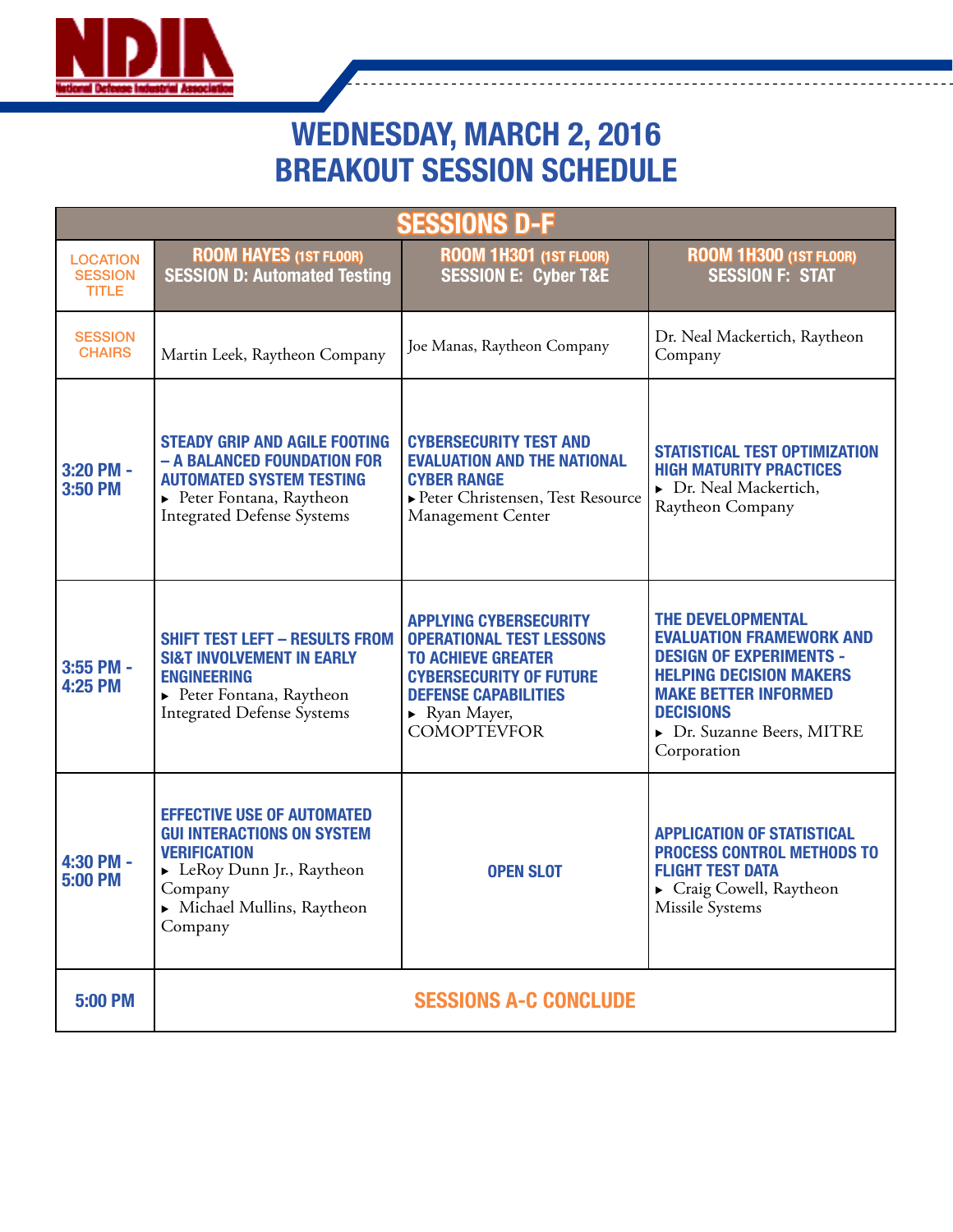### THURSDAY, MARCH 3, 2016 BREAKOUT SESSION SCHEDULE

| <b>SESSIONS G-I</b>                               |                                                                                                                                                                                                                                                                                                                         |                                                                                                                                                                              |                                                                                                                                   |  |  |
|---------------------------------------------------|-------------------------------------------------------------------------------------------------------------------------------------------------------------------------------------------------------------------------------------------------------------------------------------------------------------------------|------------------------------------------------------------------------------------------------------------------------------------------------------------------------------|-----------------------------------------------------------------------------------------------------------------------------------|--|--|
| <b>LOCATION</b><br><b>SESSION</b><br><b>TITLE</b> | <b>ROOM HAYES (1ST FLOOR)</b><br><b>SESSION G: Autonomous T&amp;E</b>                                                                                                                                                                                                                                                   | <b>ROOM 1H300 (1ST FLOOR)</b><br><b>SESSION H: Shift Left - Early</b><br><b>T&amp;E Involvemenz</b>                                                                          | <b>ROOM 1H301 (1ST FLOOR)</b><br><b>SESSION I: Mission Based T&amp;E</b>                                                          |  |  |
| <b>SESSION</b><br><b>CHAIRS</b>                   | Reed Young, JHU/APL                                                                                                                                                                                                                                                                                                     | Mike Rabens, NGC                                                                                                                                                             | Jeff Bilco, The Boeing Company                                                                                                    |  |  |
| 1:20 PM -<br><b>1:50 PM</b>                       | <b>UNMANNED AIRCRAFT SYSTEMS</b><br><b>DESIGN &amp; TEST - HOW TO TEST</b><br><b>YOUR DRONE</b><br>CDR Josh Dittmar, U.S. Navy                                                                                                                                                                                          | <b>WORKFORCE SHIFT -BUILDING</b><br><b>AUTOMATED TESTING COMPETENCE</b><br><b>ACROSS AN ORGANIZATION</b><br>• Matthew Thomann, Raytheon<br><b>Integrated Defense Systems</b> | <b>SLOGAN-BASED T&amp;E: WORDS</b><br><b>HAVE MEANING</b><br>Christopher Wilcox, U.S.<br>Army Test and Evaluation<br>Command      |  |  |
| 1:55 PM -<br><b>2:25 PM</b>                       | <b>CHALLENGES AND OPPORTUNITIES</b><br><b>FOR TESTING OF AUTONOMOUS</b><br><b>SYSTEMS</b><br>Christopher Eaton, U.S. Air<br>Force, 412 Test Engineering<br>Group                                                                                                                                                        | <b>TEST &amp; EVALUATION'S ROLE IN</b><br><b>BREAKING THE DEVELOPMENT COST</b><br><b>CURVE</b><br>Ferry Tomeny, The Boeing<br>Company                                        | <b>FOCUSING ON THE FUTURE</b><br><b>WITHOUT LOSING MOMENTUM</b><br>Marty Arnwine, Test Resource<br>Management Center              |  |  |
| 2:30 PM -<br><b>3:00 PM</b>                       | A HOLISTIC LOOK AT TESTING<br><b>AUTONOMOUS SYSTEMS</b><br>Dave Scheidt, Johns Hopkins<br>University Applied Physics<br>Laboratory<br><b>SELECTION AND TRAINING OF TEST</b><br><b>EVENT DIRECTORS FOR ADVANCED</b><br><b>UNMANNED AIRCRAFT</b><br>Michael McDaniel, Naval Air<br>▶<br>Warfare Center, Aircraft Division | <b>ROBUST INTEGRATED TEST AND</b><br><b>EVALUATION FRAMEWORK</b><br>▶ Douglas Moshier, Raytheon<br>Company                                                                   | <b>RAYTHEON TEST ARCHITECT -</b><br><b>COMPETENCY &amp; CERTIFICATION</b><br>$\blacktriangleright$ Joe Manas, Raytheon<br>Company |  |  |
| 3:00 PM                                           | <b>NETWORKING BREAK</b>                                                                                                                                                                                                                                                                                                 |                                                                                                                                                                              |                                                                                                                                   |  |  |
| 3:20 PM -<br><b>3:50 PM</b>                       | <b>OT AND AUTONOMY</b><br>> Dr. Robert Holcomb, Institute<br>for Defense Analyses                                                                                                                                                                                                                                       | <b>OPEN SLOT</b>                                                                                                                                                             | <b>OPEN SLOT</b>                                                                                                                  |  |  |
| $3:55$ PM -<br><b>4:25 PM</b>                     | <b>AUTONOMY COI TEST &amp;</b><br><b>EVALUATION AND VERIFICATION &amp;</b><br><b>VALIDATION WORKING GROUP</b><br>Stuart Young, Army Research<br>Laboratory                                                                                                                                                              | <b>OPEN SLOT</b>                                                                                                                                                             | <b>OPEN SLOT</b>                                                                                                                  |  |  |
| 4:30 PM -<br><b>5:00 PM</b>                       | <b>VERIFICATION OF AUTONOMOUS</b><br><b>SYSTEMS</b><br>> Dr. Alessandro Pinto, United<br>Technologies Research Center                                                                                                                                                                                                   | <b>OPEN SLOT</b>                                                                                                                                                             | <b>OPEN SLOT</b>                                                                                                                  |  |  |
| $5:05$ PM -<br>5:35 PM                            | <b>TEST AND EVALUATION OF</b><br><b>AUTONOMOUS SYSTEMS IN A</b><br><b>MODEL BASED ENGINEERING</b><br><b>CONTEXT</b><br>Michael Nolan, Raytheon<br>Company                                                                                                                                                               | <b>OPEN SLOT</b>                                                                                                                                                             | <b>OPEN SLOT</b>                                                                                                                  |  |  |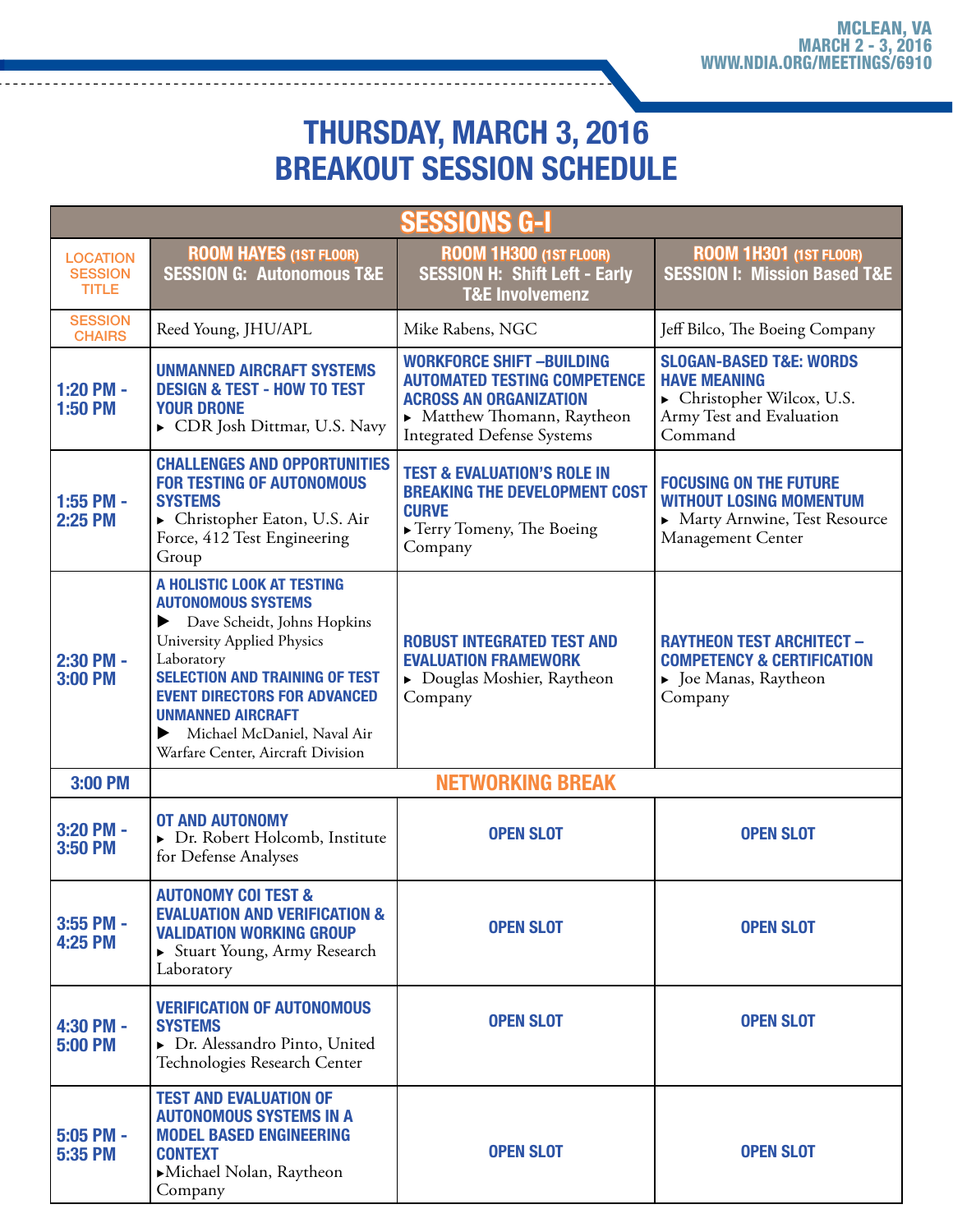

#### ADVERTISING

Advertise in *National Defense* magazine and increase your organization's exposure. *National Defense* will be distributed to Attendees of this Conference as well as other NDIA events. For more information, contact Mr. Dino Pignotti, VP Advertising, at (703) 247-2541 or dpignotti@ ndia.org.

#### PROCEEDINGS

Proceedings will be available on the web through the Defense Technical Information Center (DTIC) two weeks after the Conference. All registered Attendees will receive an email notification once the proceedings are available.

#### **SURVEY**

A survey will be e-mailed to you after the Conference. We would appreciate your time in completing the survey to help make our event

## WALTER W. HOLLIS AWARD *for Lifetime Achievement in DefenseTest & Evaluation is presented to* DR. C. DAVID BROWN

Dr. C. David Brown truly embodies the meaning of what this award is intended for, "Lifetime, Dedication and Achievements in T&E." Currently Dr. Brown is the Deputy Assistant Secretary of Defense for Developmental Test & Evaluation (DASD(DT&E)) and Director, Test Resource Management Center (TRMC) - one of the most influential positions in the domain of Test & Evaluation – and it's hard to imagine a more qualified or better suited individual to perform this important leadership duty. Dr. Brown has a rich history and career in T&E that started over 41 years ago as a Test Instrumentation Engineer at the Aberdeen Proving Ground in the Material Test Directorate where he gained hands on experience and caught the test bug while working on the progenitor of the M1 tank, the XM1. This first experience as a Test Engineer drove him to achieve greatness in this domain. Over the years, he has been a game changer in T&E. Dr. Brown was the focal point for the Army's application of modeling and simulation techniques to T&E including the development of the Virtual Proving Ground. He was the Director for Test and Technology for the Army Developmental Test Command where he focused his efforts on ensuring test professionals had access to the critical capabilities they needed to help program managers and key decision makers. He served as the Director of the Combined Test Organization and Executive Director for Test for the Army Future Combat Systems (FCS) program where he was responsible for planning and overseeing the T&E for this multi-billion dollar revolutionary development program. Many of those innovative T&E ideas and T&E leadership paradigms that were pioneered during FCS are being used successfully today on our programs you know them as System of Systems Integration Labs, Live Virtual Constructive and the Chief Developmental Tester. Over the years, Dr. Brown has consistently given back to the community with teaching, mentoring and speaking engagements. He continues to teach graduate courses in Systems Engineering at Johns Hopkins University. In the last 2 years, Dr. Brown has raised the technical bar for the T&E discipline by strengthening the importance of solid systems engineering applied to test and evaluation. He has also raised the level of professionalism by spear heading the qualification board for Key Leadership Positions at DoD-the first of which being the Chief Developmental Tester. Dave holds three patents, and has authored numerous technical papers. In addition he's a retired Army Reserve Colonel and has a PhD in Electrical Engineering from the University of Delaware, is a licensed Professional Engineer, and Certified Test and Evaluation Professional.

With these accomplishments in mind, the National Defense Industrial Association has selected Dr. C. David Brown as the 2016 recipient of the Walter W. Hollis Award for Lifetime Achievement in Defense Test and Evaluation.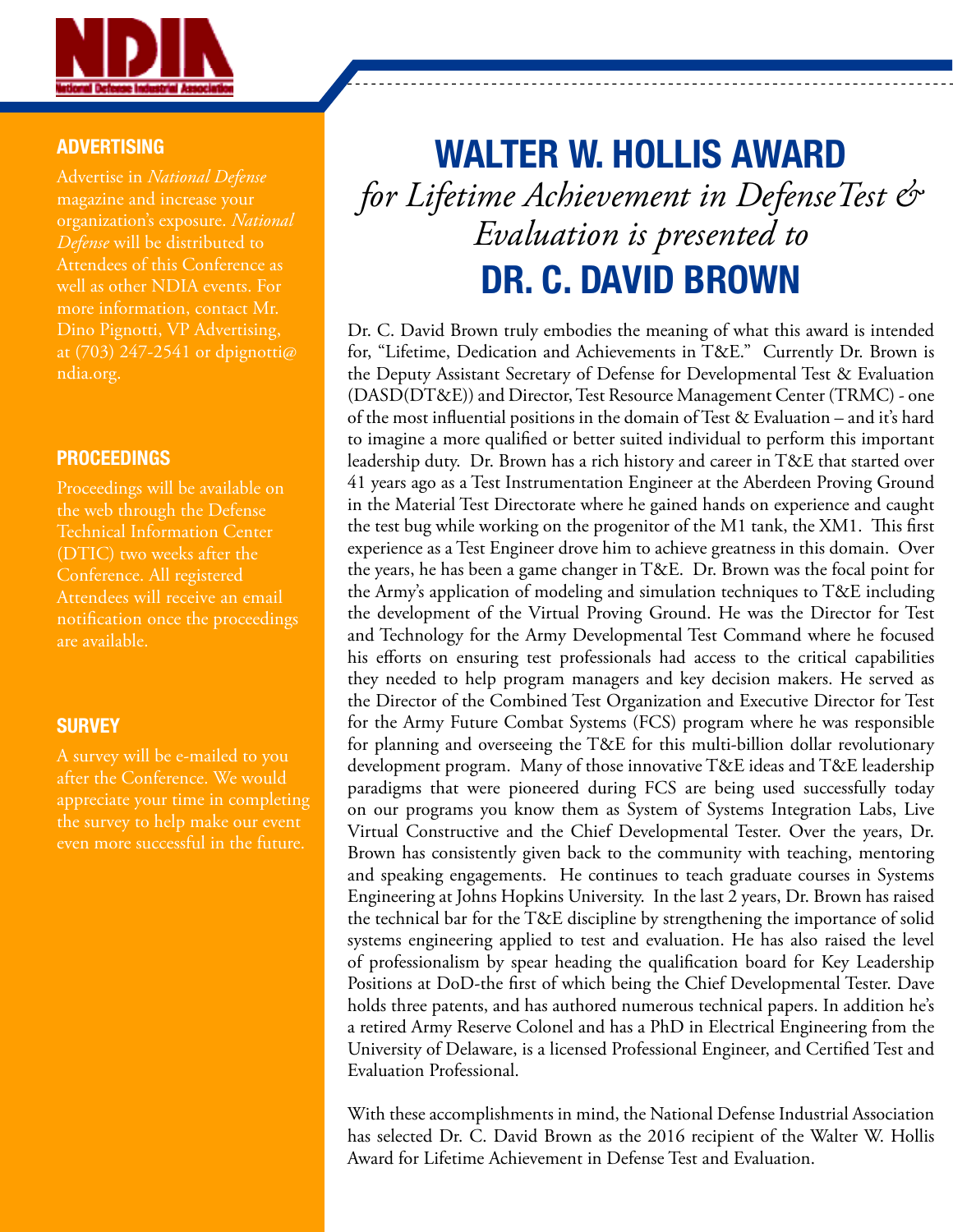## TESTER OF THE YEAR AWARDS

*for outstanding achievement in Test & Evaluation in 2015*

The Tester of the Year Awards are presented to outstanding individuals in the field of Test & Evaluation for acknowledgment of their accomplishments as a Civilian Tester, Military Tester, or a Contractor Tester. Each Tester of the Year was nominated by their organization and selected by the Office of the Secretary of Defense or one of the Military Service Test & Evaluation Departments in light of their achievements.

#### **Congratulations to all who are being awarded on the merit of their 2015 accomplishments**

#### UNITED STATES AIR FORCE

- $\blacktriangleright$  Military: Maj Matthew D. Collins, USAF
- $\blacktriangleright$  Civilian: Mr. Robert W. Mann
- Contractor: Mr. David W. Sams

#### UNITED STATES ARMY

- Military: CPT Georgiana L. White, USA
- ▶ Civilian: Mr. Juan F. Elizarraras
- Contractor: Mr. Robert Forstrom

#### UNITED STATES MARINE CORPS

- Military: Maj Robert E. Wicker, USMC
- $\triangleright$  Civilian: Mr. Timothy D. McLean
- $\blacktriangleright$  Contractor: Mr. Peter Wilson

#### UNITED STATES NAVY

- Military: LT Barry F. Carmody, USN
- ▶ Civilian: Mr. David A. Morton
- Contractor: Mr. Lawrence A. Wells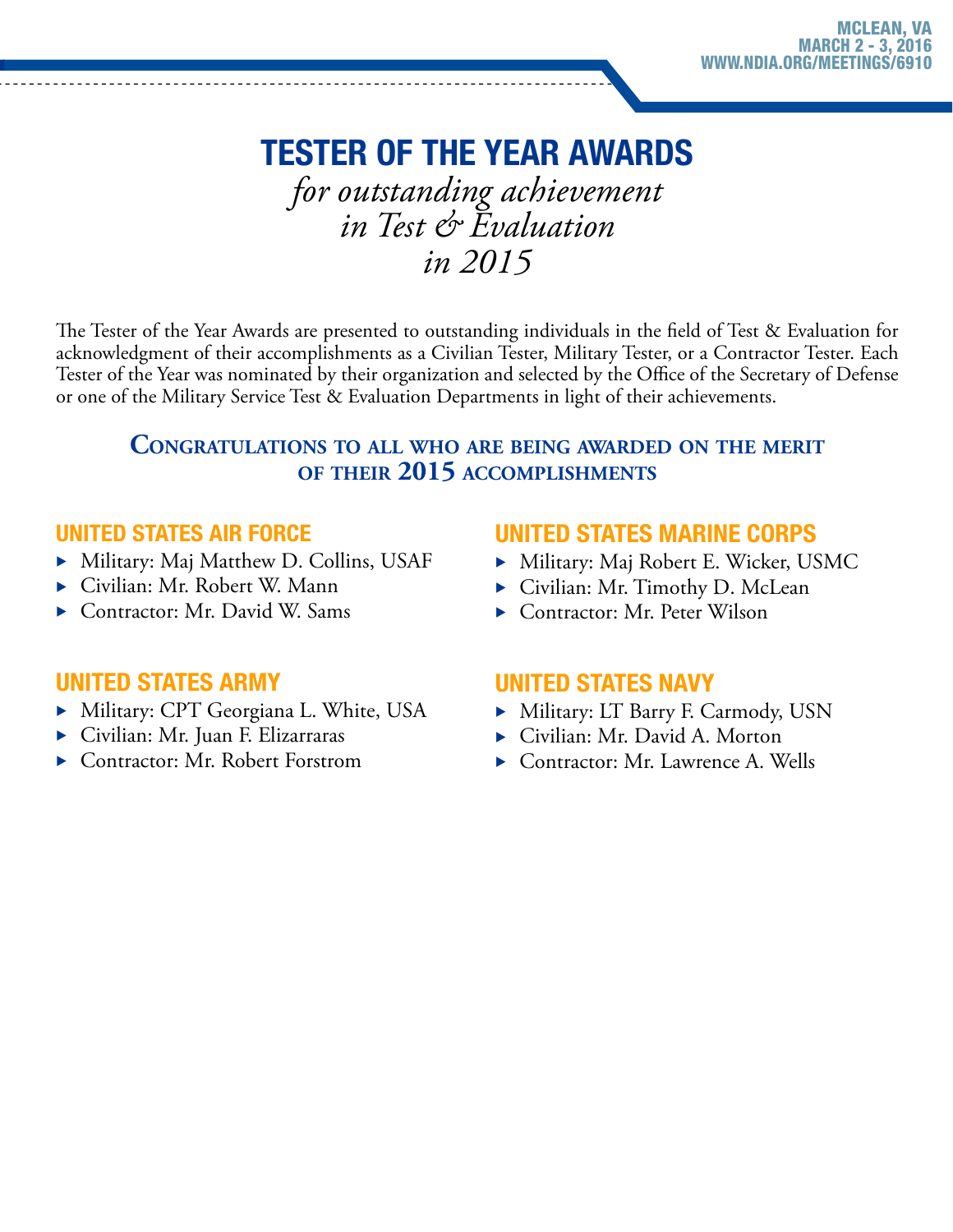

## THANK YOU TO OUR SPONSORS!

## GOLD SPONSORS

# LOCKHEED MARTIN

Headquartered in Bethesda, Maryland, Lockheed Martin is a global security and aerospace company that - with the addition of Sikorsky - employs approximately 126,000 people worldwide and is principally engaged in the research, design, development, manufacture, integration and sustainment of advanced technology systems, products and services.



Raytheon Company (NYSE: RTN), with 2014 sales of \$23 billion and 61,000 employees worldwide, is a technology and innovation leader specializing in defense, security and civil markets throughout the world. Raytheon is headquartered in Waltham, Mass.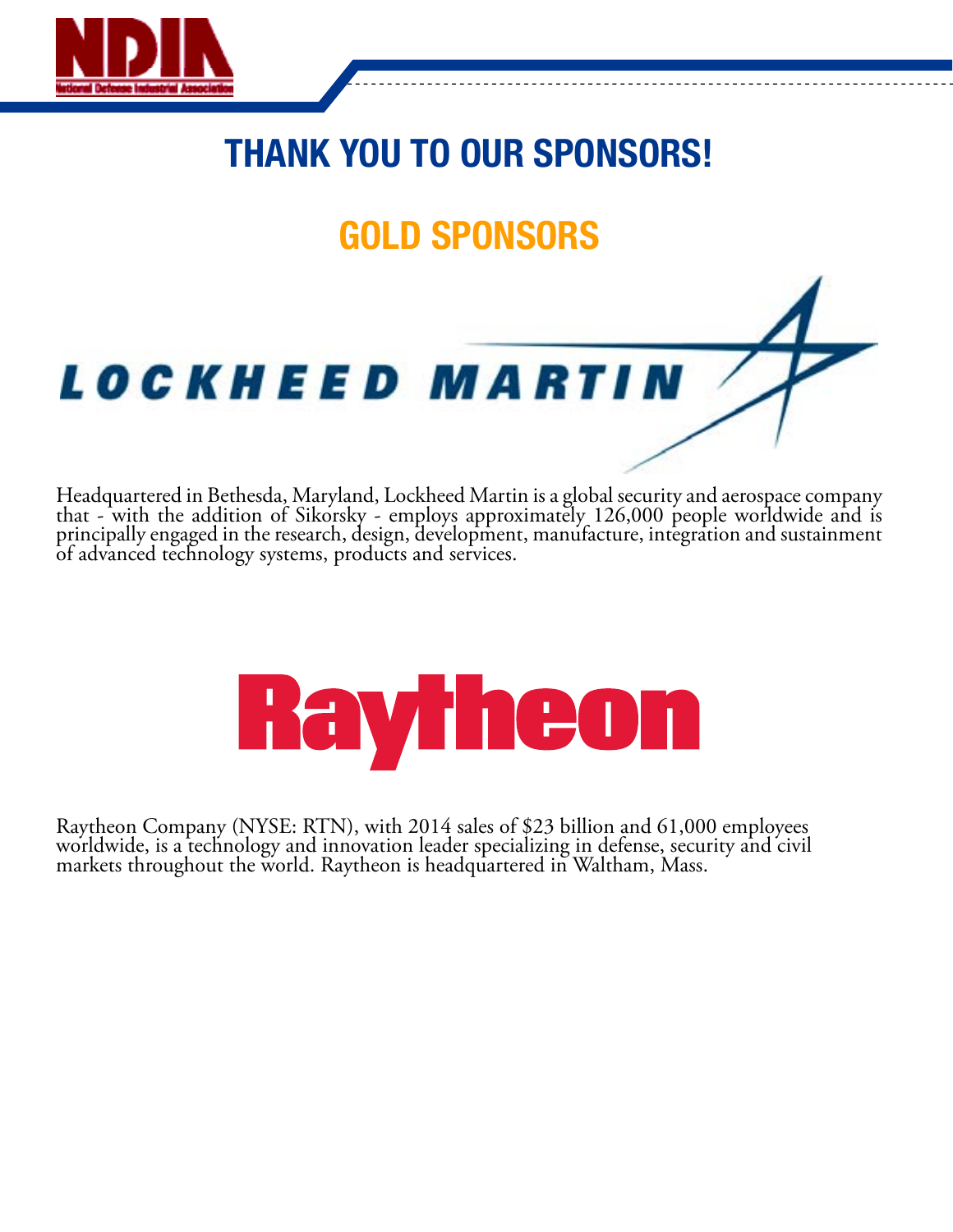## THANK YOU FOR ATTENDING & WE HOPE TO SEE YOU AT A FUTURE EVENT!